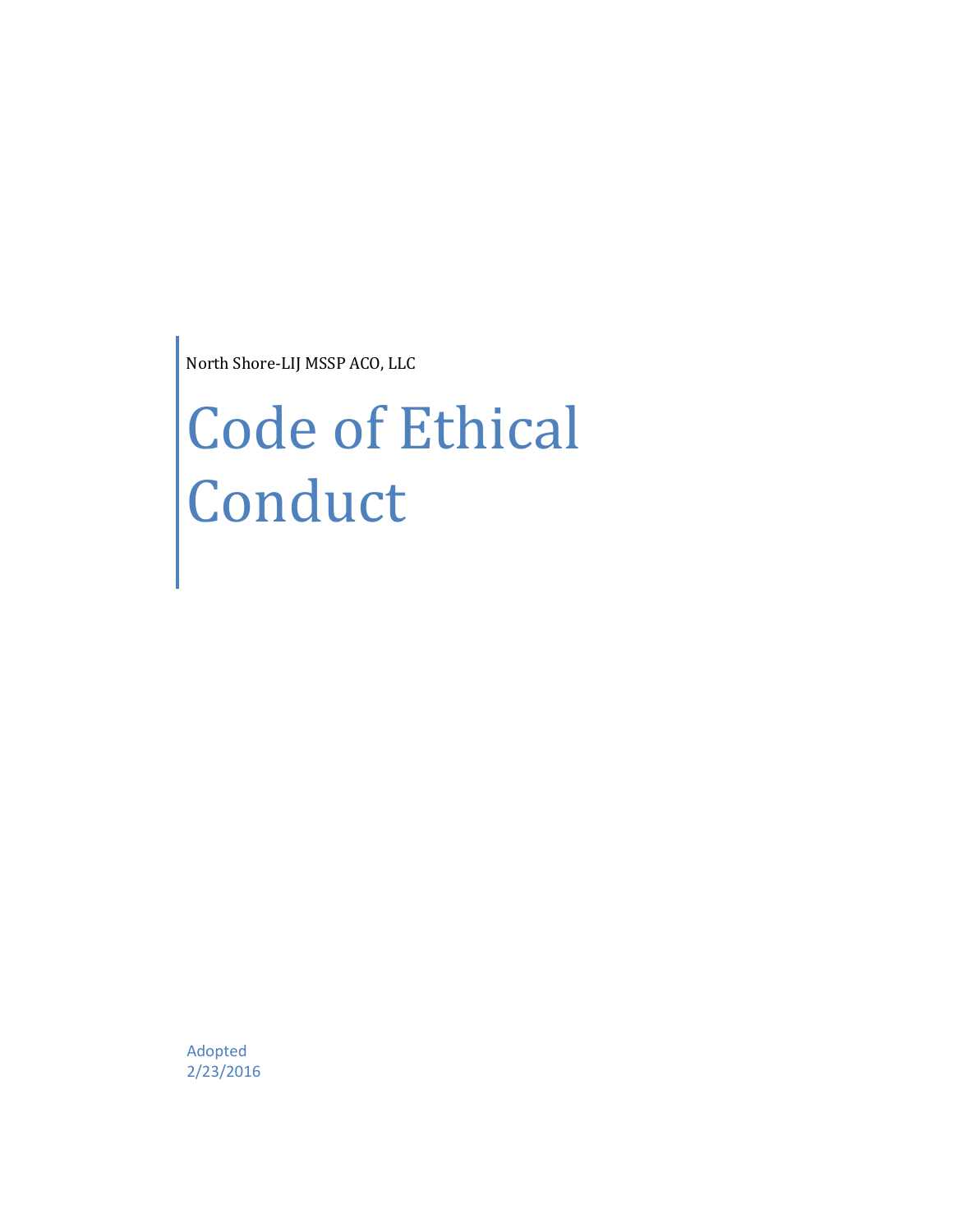# **Table of Contents**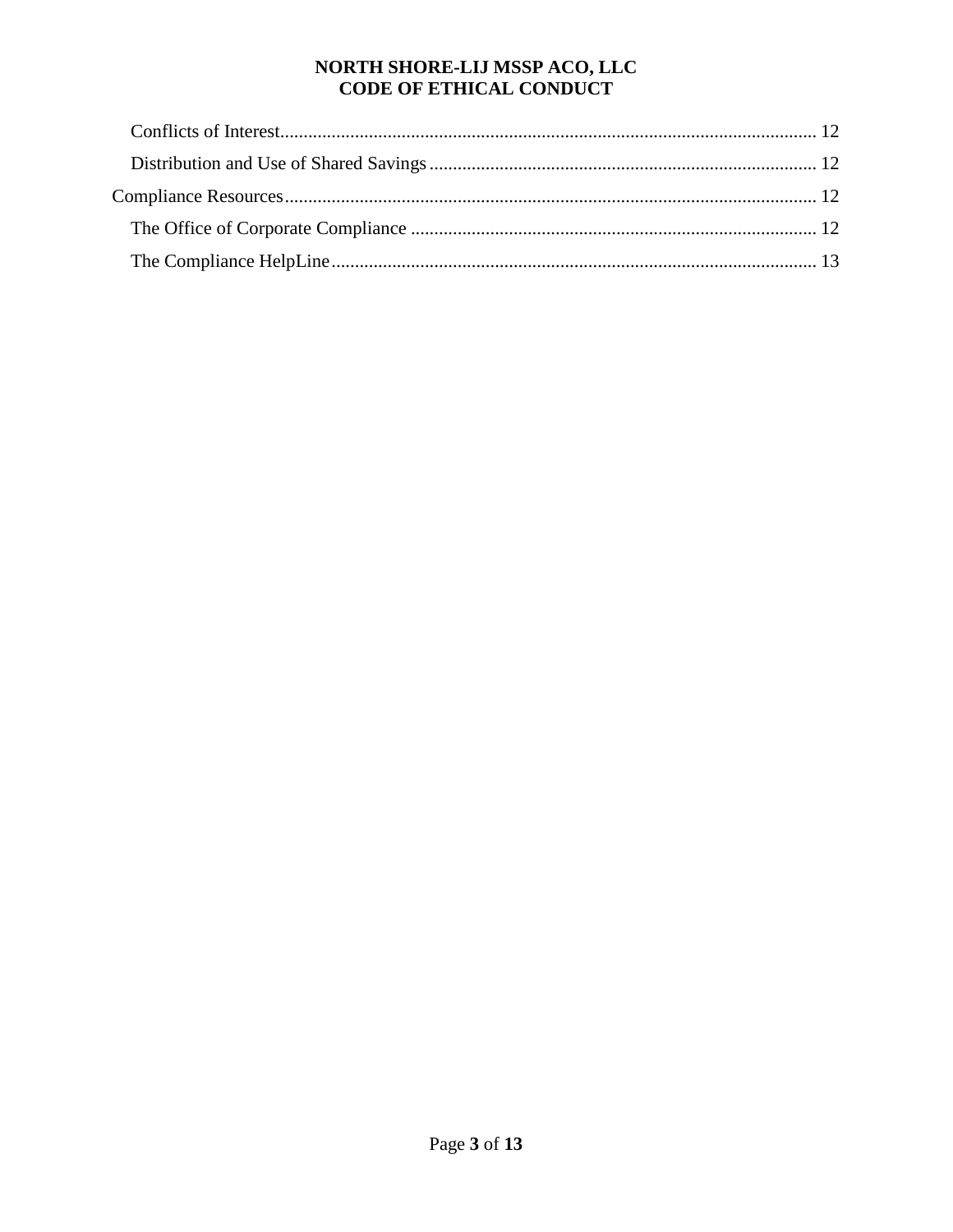#### **CODE OF ETHICAL CONDUCT**

As part of its Compliance Program, North Shore-LIJ MSSP ACO (the ACO) has established this Code of Ethical Conduct (Code). All applicable personnel, including the ACO Board of Managers (hereinafter Board), ACO employees, as well as ACO Participants, ACO Providers/Suppliers, and any other entity or individual performing functions on behalf of the ACO (collectively hereinafter ACO Personnel), must adhere to both the spirit and language of the Code and maintain a high level of integrity and honesty in all of their conduct relating to the operations of the ACO and participation in the MSSP ACO program.

# **Our Commitment to Compliance**

<span id="page-3-0"></span>The ACO is committed to providing patients with quality medical care in accordance with high clinical, ethical, business, and legal principles. Our commitment includes promoting evidence-based medicine; patient engagement; cost effective and high quality care; and the coordination of patient care. To that end, all ACO Personnel must act in compliance with all applicable legal and ethical rules and strive to achieve the highest quality of care while avoiding even the appearance of impropriety.

In implementing its Code and Compliance Program, the ACO is relying upon, in part, Northwell Health's Compliance Program for certain operational compliance policies and procedures. In addition to being covered by the ACO's Compliance Program and this Code, all individuals affiliated or employed by the Northwell Health shall also be covered by Northwell Health's Compliance Program, Code of Ethical Conduct, and applicable policies and procedures. ACO Participants, ACO Providers/Suppliers, and other entities or individuals who are performing functions on behalf of the ACO and are not affiliated with or employed by Northwell Health will remain covered by their employer's Compliance Program, in addition to the requirements of the ACO's Compliance Program and this Code.

If you have any questions or concerns about anything covered by this Code of Ethical Conduct, or about any other matter relating to the ACO's Compliance Program, or if you wish to report a compliance concern, please contact the ACO's Compliance Officer or the ACO's Compliance HelpLine at **(800) 894-3226.**

# **Duty to Comply and Report**

#### <span id="page-3-2"></span><span id="page-3-1"></span>**Cooperation with the Compliance Program**

All ACO Personnel have an obligation to fully cooperate with the ACO's Compliance Program as it related to participating in the ACO and includes, but is not limited to, cooperating with any inquires concerning improper business, documentation, data reporting, coding or billing practices; respond to any reviews or inquires; and, actively work to correct any improper practices that are identified.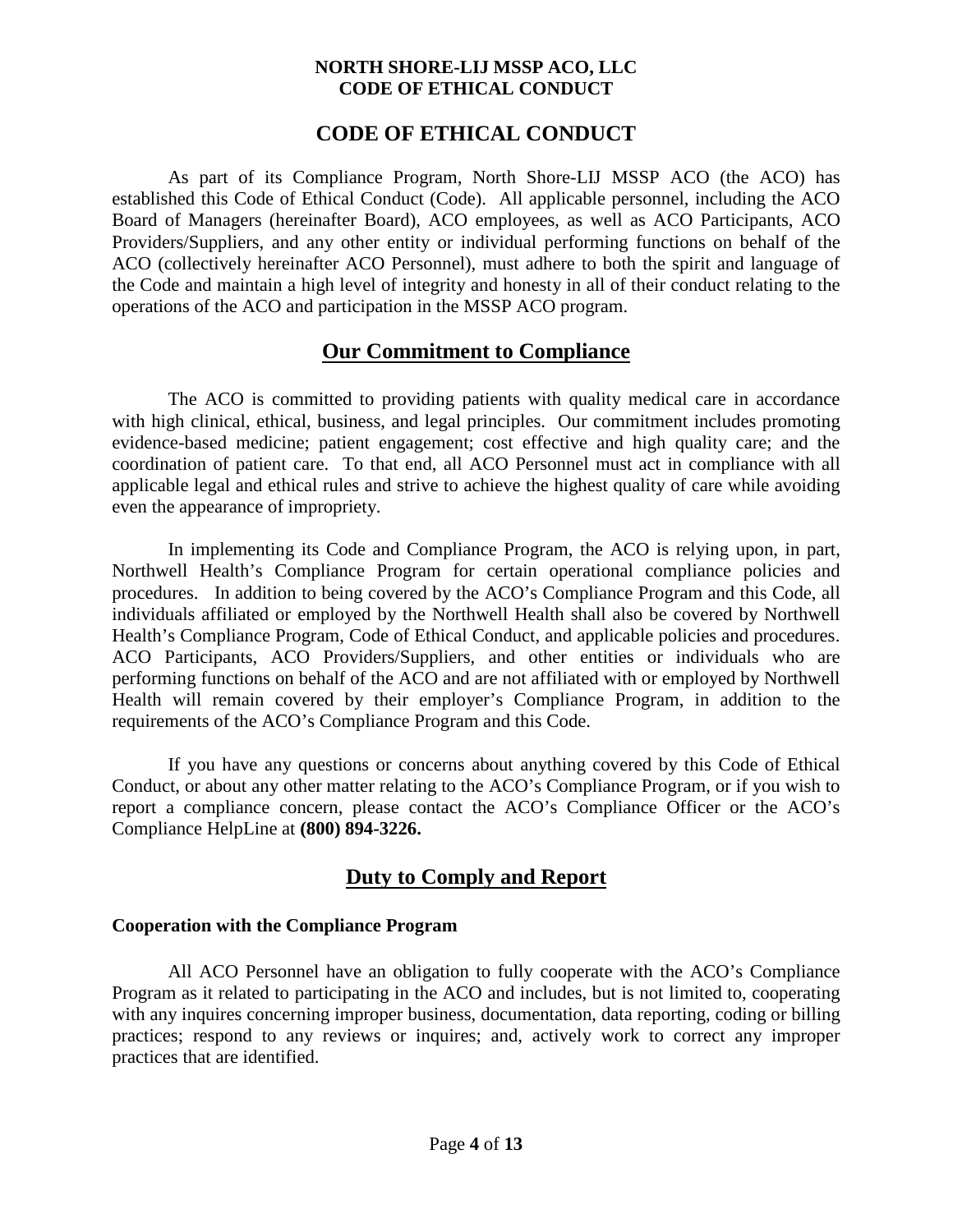In addition, ACO providers/suppliers will cooperate and work with the ACO in the performance of the following:

- Periodic compliance audits of the ACO Participant or ACO Provider/Supplier's practices, including working with and allowing ACO staff or agents to conduct audits of medical record documentation, quality data collection, and claims submission, as applicable to the operation of the MSSP ACO program and the ACO Participants or ACO Providers/Suppliers' participation in the ACO program;
- Implementing procedures to ensure the accurate collection and transmission of quality data necessary to the operation of the MSSP ACO program;
- Informing all of the ACO Participant's or ACO Providers/Suppliers' staff about the ACO's Compliance Program, including how to report compliance issues or concerns to the ACO Compliance Officer or the Compliance HelpLine;
- Distributing compliance materials provided to the ACO Participant or ACO Providers/Suppliers from the ACO, including but not limited to, the Code of Ethical Conduct and other applicable compliance policies and procedures; and
- Sharing compliance information with the ACO, such as the results of audits, which are relevant to the operation of the MSSP ACO program and the ACO providers/suppliers' participation in the MSSP ACO program.

#### <span id="page-4-0"></span>**Reporting Obligations**

All ACO Personnel have an obligation to report to the Compliance Officer, or the Compliance HelpLine, any actual or suspected violations of the Code, ACO's policies and procedures, and/or federal or State law. You also must report any other compliance-related issues, including but not limited to, conflicts of interest, fraud, or other misconduct of any type relating to the ACO's operations.

#### <span id="page-4-1"></span>**Consequences for Not Reporting Potential Compliance Issues**

The failure to comply with the law and/or to report suspected violations of State or federal law can have very serious consequences for the ACO and for any affiliated individual who fails to comply or report. Failure to participate in the Compliance Program may lead to termination of employment or contract or be subject to other disciplinary measures, depending upon the nature of the violation.

#### <span id="page-4-2"></span>**Non-Retaliation and Non-Intimidation**

The ACO strictly prohibits intimidation or retaliation against any entity or individual who in good faith participates in the ACO's Compliance Program. Any suspected acts of intimidation or retaliation should be reported to the ACO's Compliance Officer.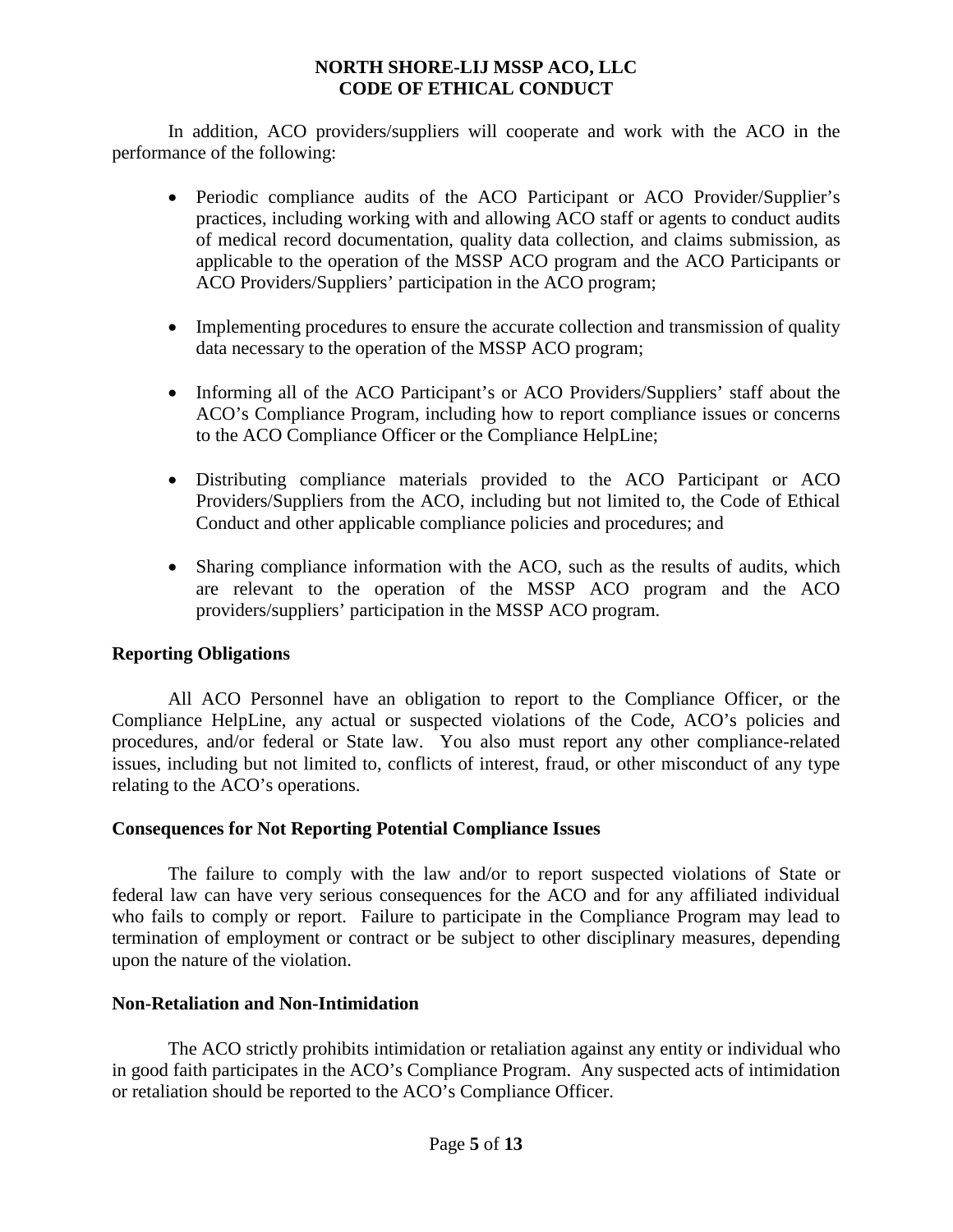The ACO will immediately investigate and take appropriate action with respect to all suspected acts of retaliation or intimidation. Any individual who is found to have retaliated against or intimidated any ACO Personnel for their good faith participation in the Compliance Program will be subject to immediate discipline, up to and including termination of employment or contract.

#### <span id="page-5-0"></span>**Compliance with Policies and Procedures**

To the extent they are applicable to their participation in the MSSP ACO program, ACO Personnel shall comply with all applicable policies and procedures of the ACO and Northwell Health or other parent organization. Such compliance includes, but is not limited to, the following:

- The ACO's Code of Ethical Conduct, Compliance Plan, and other applicable compliance policies.
- All applicable ACO policies and procedures adopted to ensure patient-centeredness, including but not limited to, those relating to:
	- o Promotion of evidence-based medicine;
	- o Promotion of patient engagement;
	- o The timely and accurate reporting of quality and cost metrics established by the ACO; and,
	- o The coordination of patient care across and among primary care physicians, specialists, and acute and post-acute providers and suppliers.
- All applicable policies otherwise relating to the operation of the ACO program and to the ACO provider/supplier's participation in the ACO program.

#### <span id="page-5-1"></span>**ACO Participant or Providers/Suppliers' Compliance Program Obligations**

Where required by law, all ACO Participants and ACO Providers/Suppliers shall implement their own compliance programs. If the ACO Participant or ACO Provider/Supplier is required by law to have a compliance program, the ACO Participant or ACO Provider/Supplier shall provide a copy of their Compliance Plan or other assurances to the ACO.

Regardless of whether the ACO Participant or Provider/Supplier is required to have its own compliance program under the law, the ACO Participant or ACO Provider/Supplier, at the very least, will implement a system to monitor the appropriateness of its documentation, coding, and billing practices to Medicare.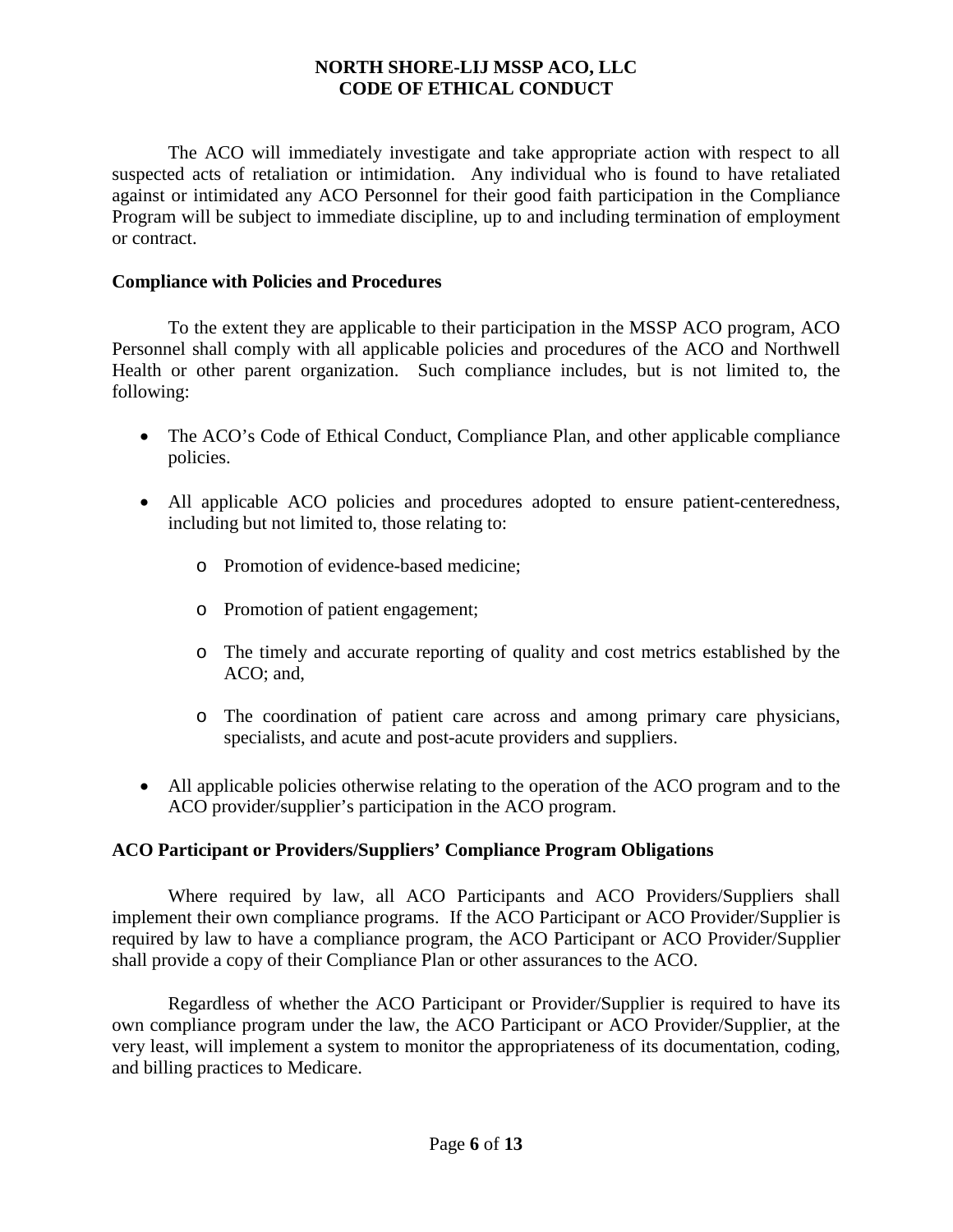# **Our Commitment to our Patients**

#### <span id="page-6-1"></span><span id="page-6-0"></span>**Quality of Care**

Providing high quality care to our patients is the cornerstone of the ACO. Consistent with this commitment, all ACO Personnel shall:

- Honor the dignity and privacy of each of our patients and treat them with consideration, courtesy and respect.
- Provide appropriate, timely and individualized care to all patients without regard to race, religion, age, gender, national origin, sexual orientation or identity, disability, military status, or regards to the patient's insurance coverage.
- Protect and promote the rights of every patient, including, but not limited to, the patient's right to respect, privacy, a dignified existence, self-discrimination, and the right to participate in all decisions about their own care, treatment and discharge.
- Ensure that patient care conforms to acceptable clinical and safety standards and that patients are properly evaluated and treated by a qualified practitioner.
- Maintain complete and thorough records of patient information to fulfill the requirements set forth in our policies, accreditation standards, and applicable laws and regulations.
- Support and promote continuous quality and performance improvement program throughout the ACO.
- Continuously strive toward a culture of patient safety and provide quality medical care to its patients.

#### <span id="page-6-2"></span>**No Reduction of Medically Necessary Services**

While the ACO and all ACO Participants and ACO Providers/Suppliers are committed to lowering the costs of health care services to their patients while enhancing the quality of care, ACO Participants and ACO Providers/Suppliers will not reduce or limit any medically necessary services to any patient as a means of achieving any ACO goals.

#### <span id="page-6-3"></span>**Non-Discrimination**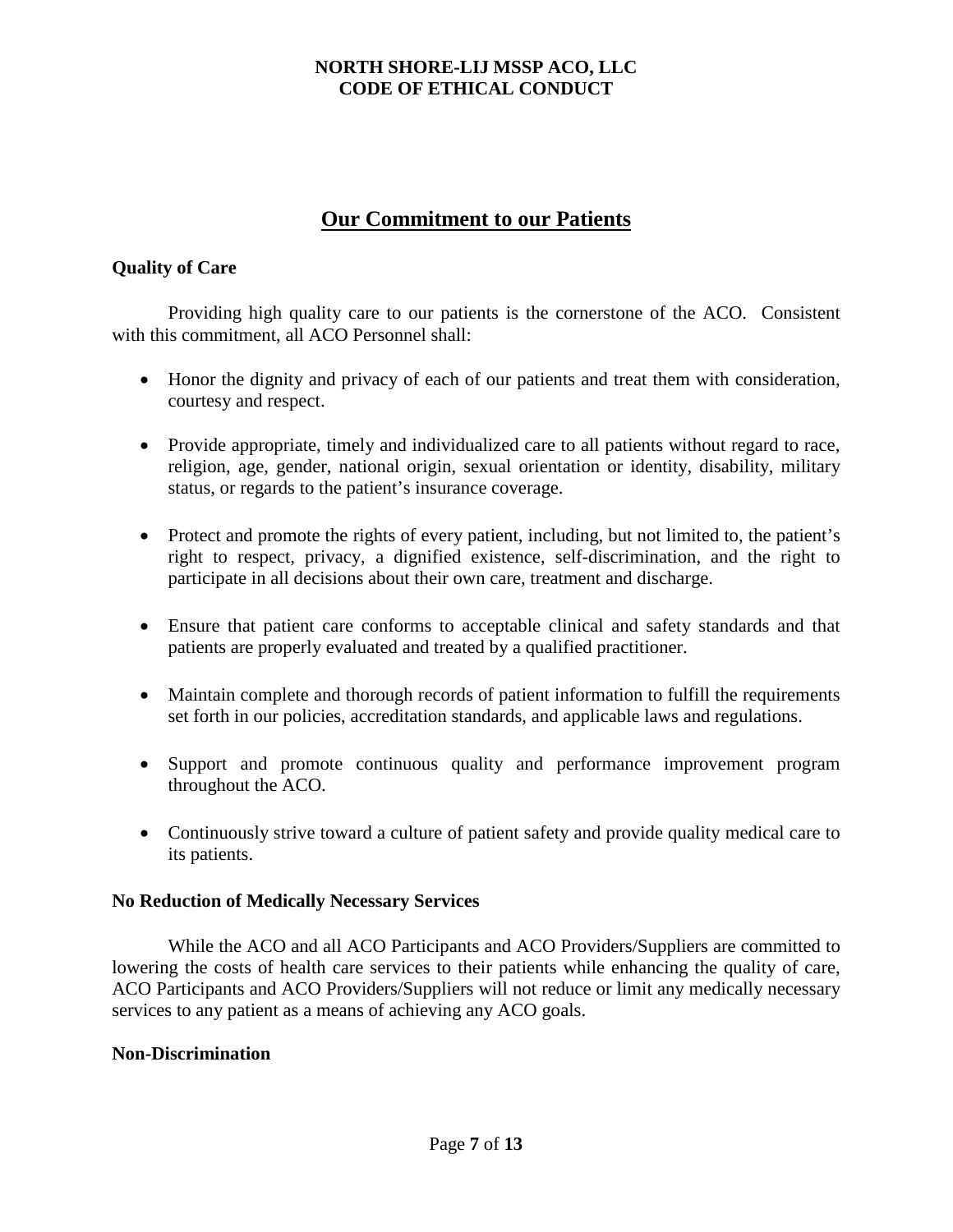The ACO prohibits any form of discrimination in the provision of services, marketing, or enrollment practices. As a result, the ACO and the ACO Participants and ACO Providers/Suppliers will not deny, limit, or condition the services to individuals on the basis of any suspect factor, including any factor that is related to health status, such as:

- The nature and extent of the medical condition, including mental, as well as physical illness;
- Medical history; or
- Genetic information

The ACO will not tolerate any practice that could reasonably be expected to have the effect of denying or discouraging the provision of medically necessary services to eligible individuals.

#### <span id="page-7-0"></span>**Standards Relating to Information Privacy and Security**

We demonstrate our respect for our patients by protecting the confidentiality of all personal information they share with us for the purpose of receiving quality medical care. This information, known as Protected Health Information (PHI) can include patients' names, addresses, phone numbers, Social Security numbers, medical diagnoses, family illnesses and other personal information. Federal and State laws, as well as quality of care standards, require us to keep this information confidential.

All ACO Personnel shall keep patient information confidential, except when disclosure is authorized by the patient or permitted by law. In compliance with federal and State privacy laws, ACO personnel:

- Shall not access or use patient information expect as necessary to perform our job functions;
- Will access, use, and disclose only the minimum amount of patient information needed to perform their jobs. They will not discuss patient information with others who do not have a job-related need to know; and
- Will not share user IDs or passwords to our electronic systems.

Subject to emergency exceptions, patient privacy will be protected and patient specific information will be released only to persons authorized by law or by the patient's written authorization. If you are unsure of the rules governing the release of patient related data, you should seek out appropriate guidance from the ACO Compliance Officer or other knowledgeable party before you release any information.

Anyone affiliated with the ACO who engages in unauthorized access or disclosure of patient information related to the ACO will be subject to disciplinary action up to and including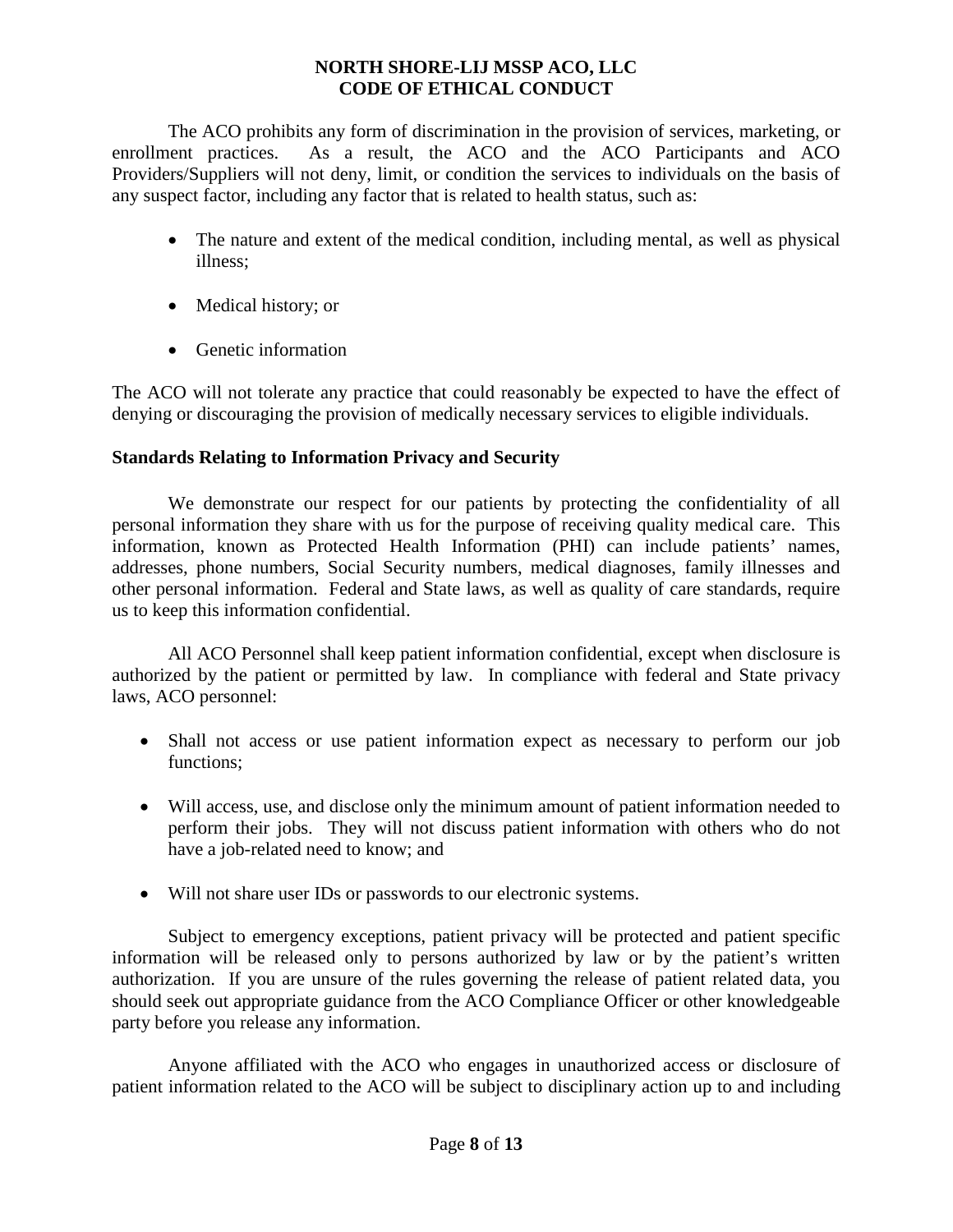termination of employment or contract. Individuals may also be subject to civil or criminal penalties.

#### <span id="page-8-0"></span>**Gifts to Beneficiaries**

ACO Personnel are prohibited from providing gifts or other remuneration to beneficiaries, either individually or on behalf of the ACO, as inducements for receiving items or services from or remaining in, the ACO, or receiving items or services from ACO providers/suppliers.

#### <span id="page-8-1"></span>**Marketing Materials**

The ACO strictly adheres to all federal and State laws, regulations, and rules governing the marketing and advertising to ACO beneficiaries. The ACO will not tolerate the use of any incorrect or misleading information in its marketing or advertising to ACO beneficiaries. Prior to use, all ACO marketing and advertising materials shall be submitted to the Centers for Medicare and Medicaid Services (CMS) for approval. The ACO and ACO Participants and ACO Providers/Suppliers will immediately cease using any marketing or advertising materials upon later receiving such notification from CMS.

#### <span id="page-8-2"></span>**Credentialing and Licensure**

Compliance with credentialing and licensure requirements is a necessary component of the ACO's commitment to ensure that patients are provided high quality care. In credentialing ACO Participants and ACO Providers/Suppliers, the ACO will confirm licensure, inquire governmental exclusions lists, and perform other commonly accepted background practices.

#### <span id="page-8-3"></span>**Beneficiary Choice**

Neither the ACO nor any ACO Participant or ACO Provider/Supplier or other individual or entity performing functions or services related to the MSSP ACO program, will commit any act or omission, nor adopt any policy that inhibits Medicare beneficiaries aligned with the ACO from exercising their basic freedom of choice to obtain services from health care providers and entities who are not affiliated with the ACO. In addition, neither the ACO nor any ACO Participant or ACO Provider/Supplier will engage in cost-shifting or required referrals as prohibited under the law.

#### <span id="page-8-4"></span>**Beneficiary Notices**

The ACO will comply with all applicable requirements established by CMS with respect to the provision of notices to Medicare beneficiaries aligned with the ACO, including but not limited to, those providing for the collection and use of data concerning beneficiaries and the right of the beneficiary to opt out of such data sharing.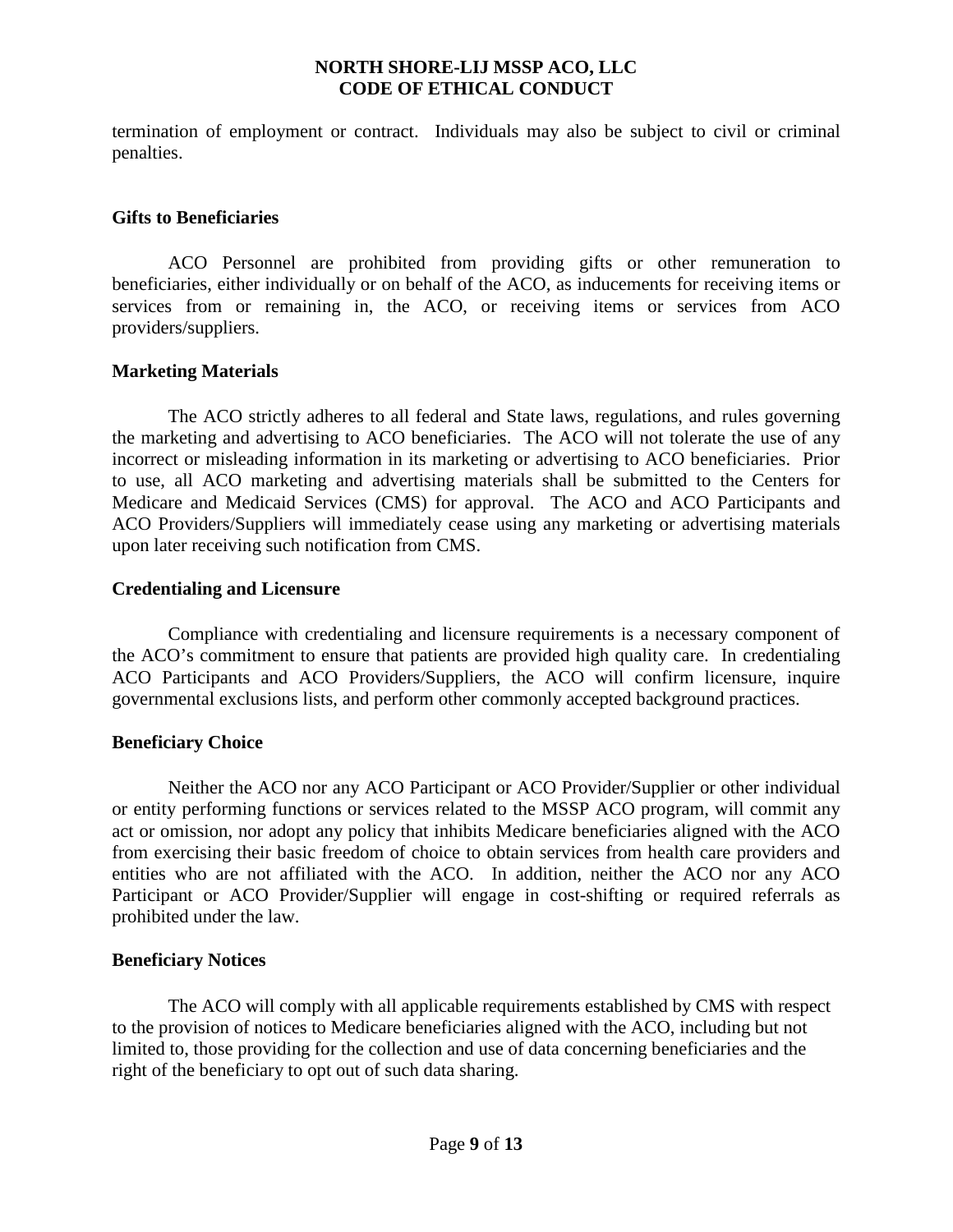### **Our Commitment to Government Regulators**

#### <span id="page-9-1"></span><span id="page-9-0"></span>**Honesty and Lawful Conduct**

ACO Personnel must avoid illegal conduct, both in business and personal matters. No person shall take any action that he or she believes violates any statute, rule, or regulation. In addition, ACO Personnel must comply with this Code, ACO Compliance policies and procedures; strive to avoid the appearance of impropriety; and, never act in a dishonest or misleading manner.

#### <span id="page-9-2"></span>**Quality Data Collection and Submission**

Under the Medicare Shared Savings Program (MSSP) ACO program, the ACO must periodically submit quality and other relevant data to Medicare. All ACO Personnel will cooperate with the ACO in gathering and recording such data in a truthful, accurate, timely, and complete manner, so that the data may be properly submitted to Medicare and/or the ACO, as may be required under the MSSP ACO program. All ACO Personnel responsible for submitting this data will be expected to strictly follow all regulations and guidance governing these procedures.

#### <span id="page-9-3"></span>**Accuracy and Integrity of Books and Records**

The ACO and the ACO Participants and ACO Providers/Suppliers will keep accurate books and records relation to any activity, claims submission, arrangements or transactions relating to the operations of the ACO and the MSSP ACO program. No false or artificial entries shall be made for any purpose. Similarly, all reports submitted to governmental agencies will be accurately and honestly made.

#### <span id="page-9-4"></span>**Compliance with Medicare and Medicaid Anti-Referral Laws**

Federal and State laws make it unlawful to pay or give anything of value to any individual on the basis of the value or volume of patient referrals. In accordance with federal and State law, the ACO and its ACO Participants and ACO Providers/Suppliers will not solicit, offer, pay, or receive payment from physicians, providers or anyone else, whether directly or indirectly, for referrals. All referral decisions shall be made based solely on medical necessity and quality of care concerns.

In addition, distributions and use of any shared savings under the MSSP ACO program shall not be based, either directly or indirectly, on referrals between participating providers.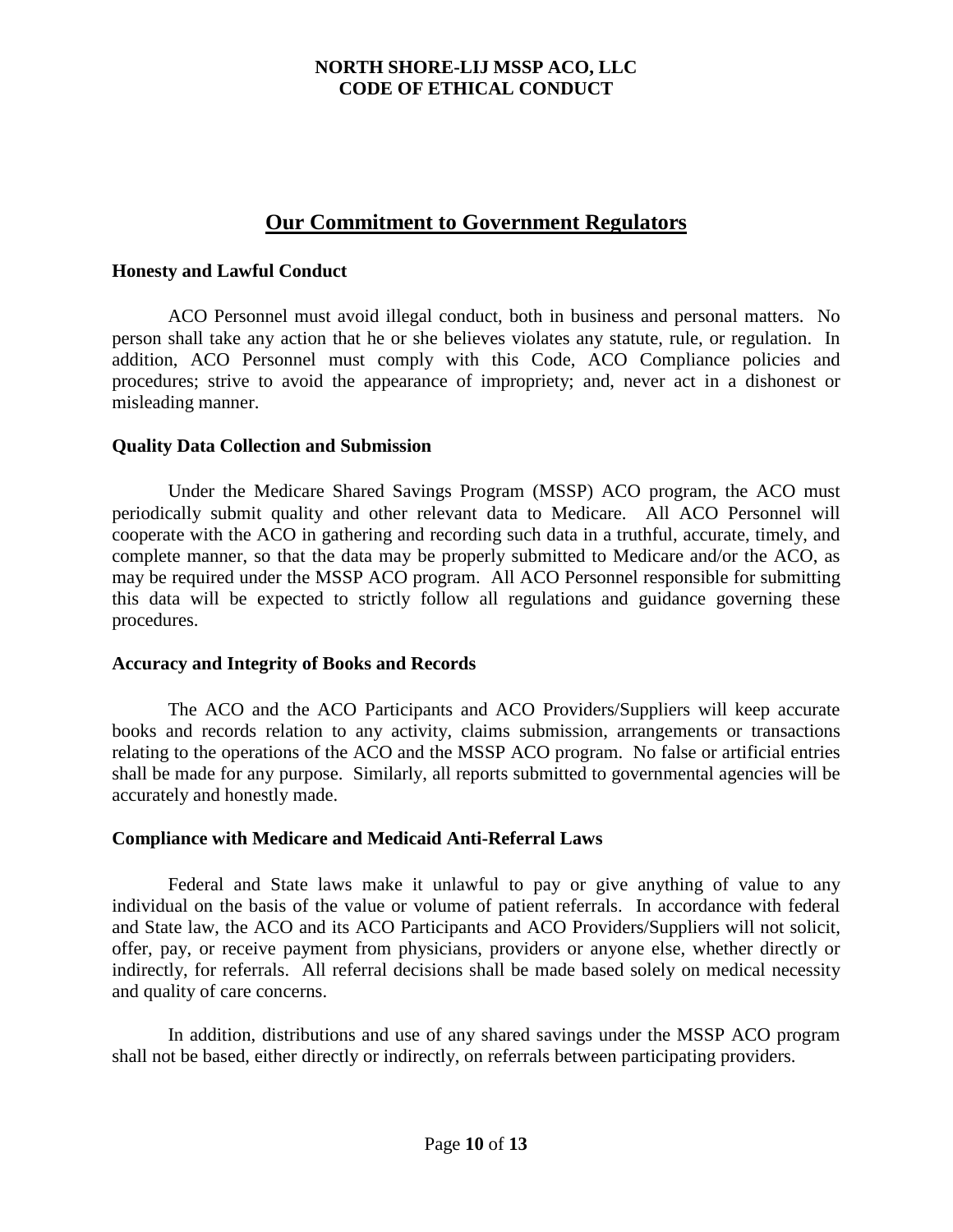Finally, all marketing activities and advertising by ACO Personnel must be based on the merits of the services provided by the ACO and not on any promise, express or implied, of remuneration for any referrals.

#### <span id="page-10-0"></span>**Certifications**

Under the MSSP ACO program, the ACO must file certain certifications to the Medicare program. All such certifications will be made by an individual with authority to legally bind the ACO. Such certification may be related to data or information requested by or submitted to the federal government, including, but not limited to, quality data submissions; annual certifications; and, certifications as to compliance with regulatory requirements. The ACO will ensure that all such certifications are accurate, complete, and truthful.

#### <span id="page-10-1"></span>**Mandatory Reporting**

The ACO will ensure that all incidents that are required to be reported under federal and State reporting laws, rules, and regulations are timely reported to an appropriate governmental agency. The ACO Compliance Officer will conduct periodic reviews to monitor the ACO's compliance with these mandatory reporting requirements including, but not limited to:

- Ensuring that any overpayment from Medicare is disclosed and refunded as required by law; and
- Ensuring that probable violations of law are reported to an appropriate law enforcement agency.

#### <span id="page-10-2"></span>**Overpayments**

If the ACO receives monies to which it is not entitled from a governmental payor, such payments will be reported and refunded in accordance with applicable law.

# **Our Commitment to our Business Partners**

#### <span id="page-10-4"></span><span id="page-10-3"></span>**Gifts to Others**

ACO Personnel are prohibited from asking for or accepting gifts in exchange for services or that appears to be for that purpose. Common sense should inform the ACO Personnel's judgment whether a gift is improper and should be refused to prevent embarrassment and avoid what may be an unintentional violation of the law. Gifts of cash or a cash equivalent such as gift certificates, checks or stock instruments are not to be accepted or given under any circumstances. This policy applies to all interactions with ACO providers/suppliers, vendors, and any other third party. ACO Personnel also are required to comply with their employer's policies including any gift related policies.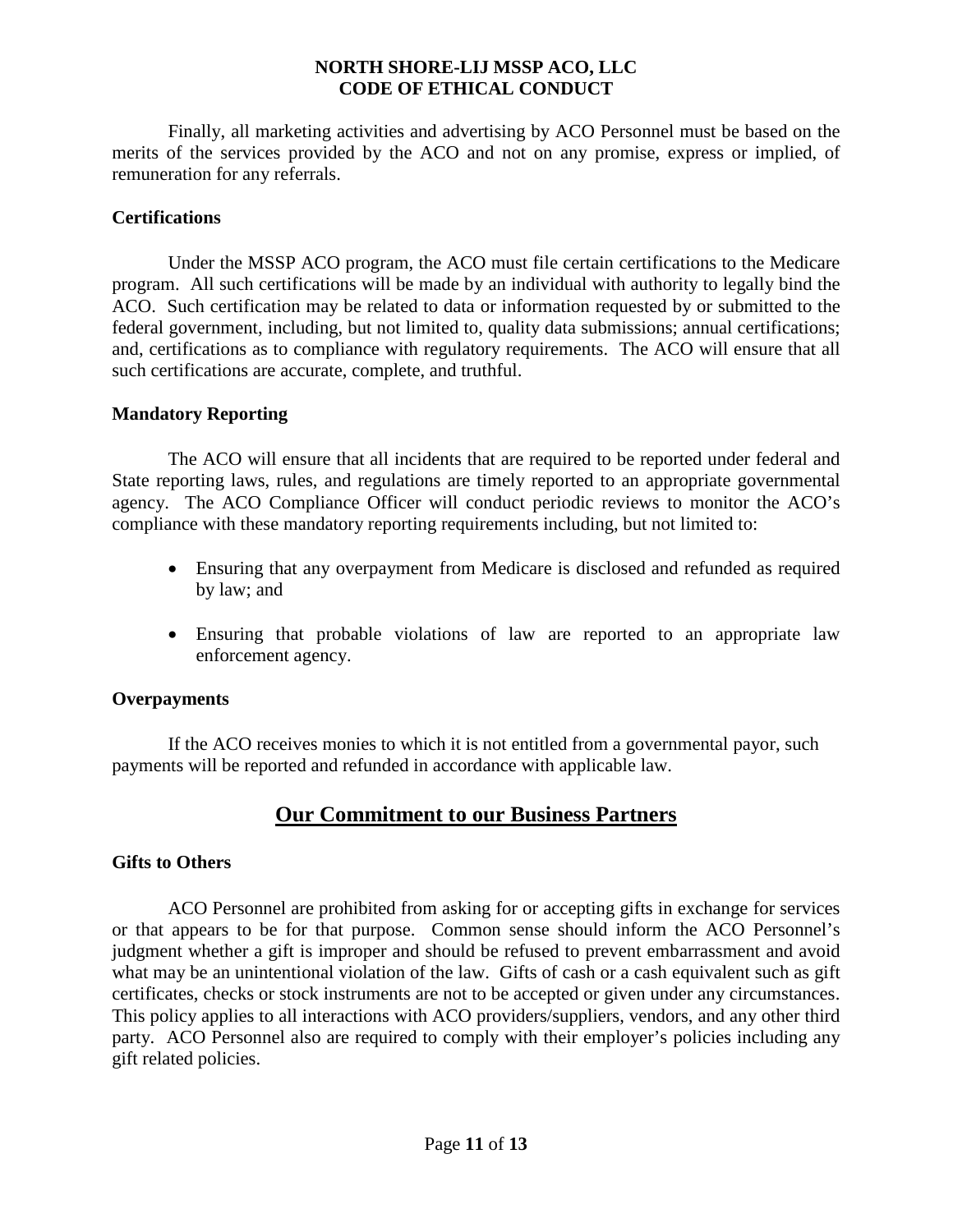#### <span id="page-11-0"></span>**Proper Business Practices**

The ACO is committed to conducting all of its business affairs with integrity, honesty, and fairness to avoid conflicts between personal interests and the interest of the ACO. ACO Personnel will not engage, either directly or indirectly, in any corrupt business practice intended to influence the manner in which the ACO or the ACO Participants or ACO Providers/Suppliers perform their medical services, accepts referrals, or otherwise engages in its business practices.

#### **Our Commitment to our Colleagues**

#### <span id="page-11-2"></span><span id="page-11-1"></span>**Conflicts of Interest**

ACO Personnel will exercise the utmost good faith in all transactions that touch upon their duties and responsibilities for, or on behalf of, the ACO. Even the appearance of illegality, impropriety, a conflict of interest, or duality of interests may be detrimental to the ACO and must be avoided. All ACO decisions will be made fairly and objectively, without favor or preference based on personal considerations. ACO Personnel may not use their position or knowledge gained for personal advantage.

ACO Personnel will not let their judgment become impaired or even appear to be impaired by outside personal or financial interests in carrying out their responsibilities for the ACO.

ACO Personnel have a duty to immediately disclose any potential conflict of interest to the ACO's Compliance Officer.

#### <span id="page-11-3"></span>**Distribution and Use of Shared Savings**

All distributions of shared savings payments will be made in accordance with a methodology approved by the Board and will not reflect or be based on referrals between ACO Participants or ACO Providers/Suppliers or on any other improper basis. Rather, distributions or any use of shared savings payments must be reasonably related to the purpose of the MSSP ACO program, as determined by the Board.

### **Compliance Resources**

#### <span id="page-11-5"></span><span id="page-11-4"></span>**The Office of Corporate Compliance**

The Office of Corporate Compliance is located at 200 Community Drive, Great Neck, NY. Office hours are 9am to 5pm, Monday through Friday. Walk-ins are welcome or you can call to make an appointment. The office can be contacted at (516) 465-8097 or by fax at (516) 465-8996 during regular working hours. You may also contact the ACO's Compliance Officer directly at:

#### **Aaron Lund**